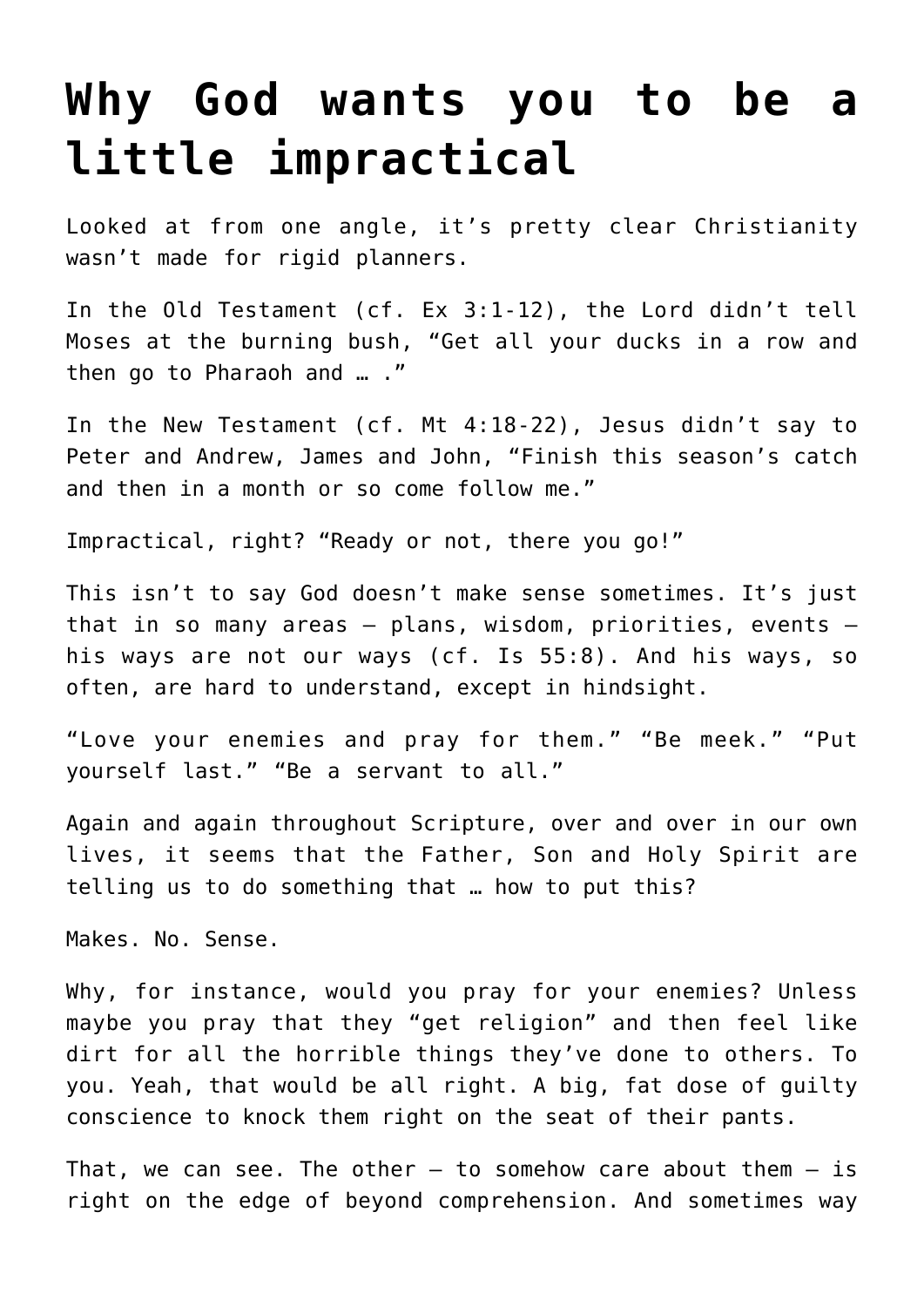over the line.

Oh, yes, fine in theory but just so impractical, leaving ourselves open to all kinds of complications and pain.

Then again, it must be noted that God has been pushing his method not just in his words but in his deeds.

Yes, in his deeds.

## **Impracticality of Jesus**

Think about Jesus' life.

Let's make the Savior of the world a human being and send him via a poor couple in a poor town in a poor country. Wait! And make it a country that's under the heel of a huge and powerful empire that has no problem crushing people like bugs.

Perfect.

And let's have that Savior spend the first 30 years of his 33 year life in just about complete obscurity. Yes, angels, shepherds, Magi and a flight into Egypt. And a little time in the Temple at age 12, but other than that … zero.

Flying far below even a first-century Palestinian grid.

And then that Savior comes on the scene and chooses 12 disciples who, apparently, didn't need to submit resumes. It can seem more like Jesus bumped into them and said, "Hey, you!"

So why would we think our lives – why would you think your life — will be different? And how can you better pay attention to God asking you to be impractical sometimes, and then following through on his — saying "harebrained" is probably blasphemous, right? — creative suggestions? Here are three things to consider.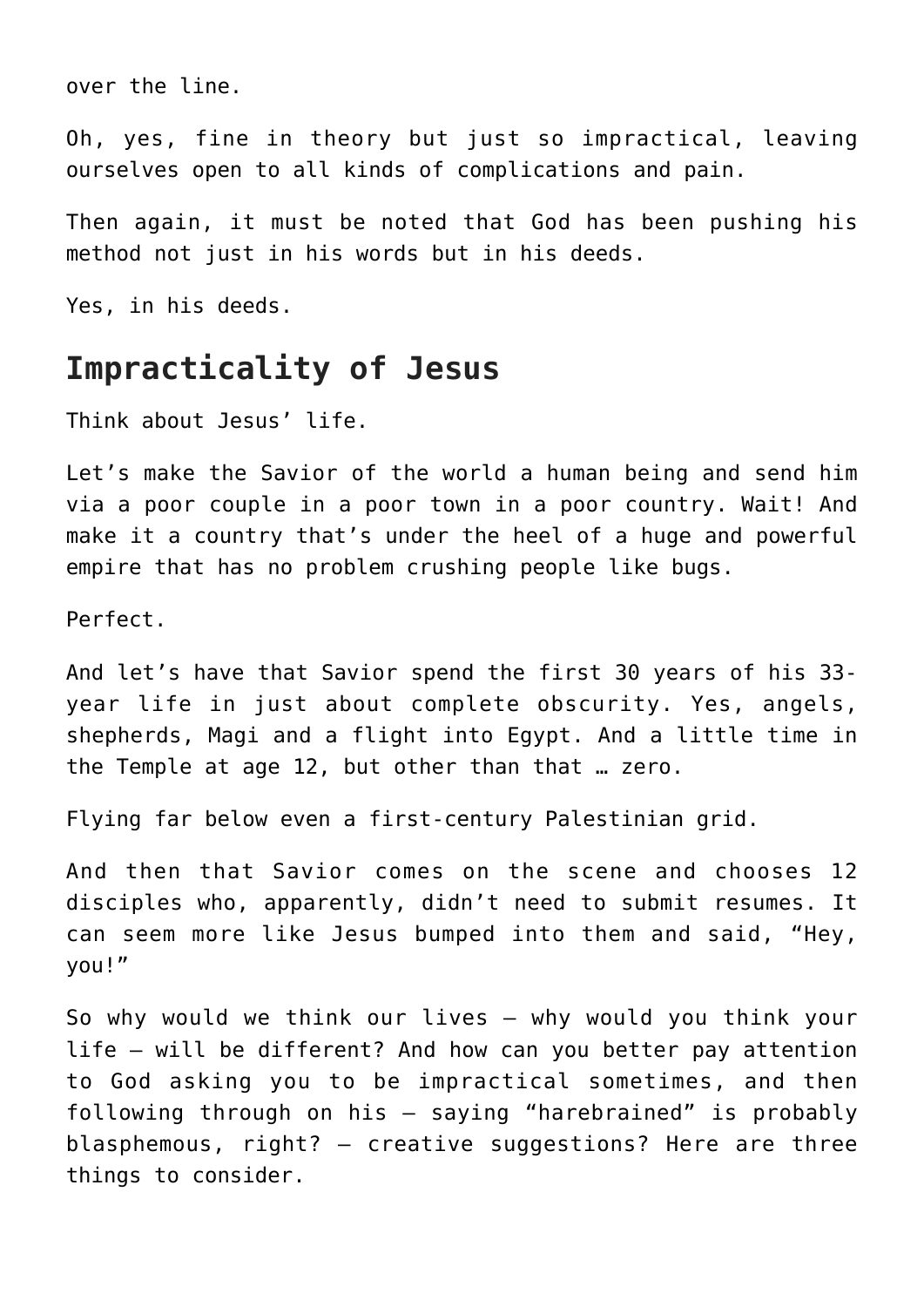1. Take comfort in the fact God is a big-picture guy. A creative, big-picture guy. It's not that he's playing chess while we're playing checkers. Closer to he's playing chess, and we're gnawing on a checker piece. And drooling.

God understands that we don't get it. If he had wanted us to completely get it, he would have created us to completely get it while on earth. (Later in heaven, yes!) But he didn't. So we don't.

Apparently, there's a reason he wants us to be impractical for him. Or, to quote St. Paul, be "fools on Christ's account" (1 Cor 4:10). And, possibly, that has something to do with our needing not to have more faith but to better use the faith we have in order to become more serious about loving and serving him by loving and serving other people.

Evil people, bad people, selfish people, really annoying people. His people. His children.

And in doing that, we're becoming more like him.

2. There's a big and important difference between — what to call this? — "spiritual impracticality" and just plain stupidity. Or stupidity and laziness. (Again, to St. Paul who pointed out he earned his keep by making tents — Acts 18:3).

You know people who have been, and still are, spiritually impractical. You do. Most likely, once a year someone in your parish gets up during Sunday Mass — at the invitation of the pastor — to talk about stewardship and making the financially dicey decision to donate a set percentage of their income to the church.

Yes, on one level, that's just crazy talk! On another, it's not. Not when they share a bit about the fruits that have come from that sacrifice. And how they've continued it for years and, sometimes, upped the amount.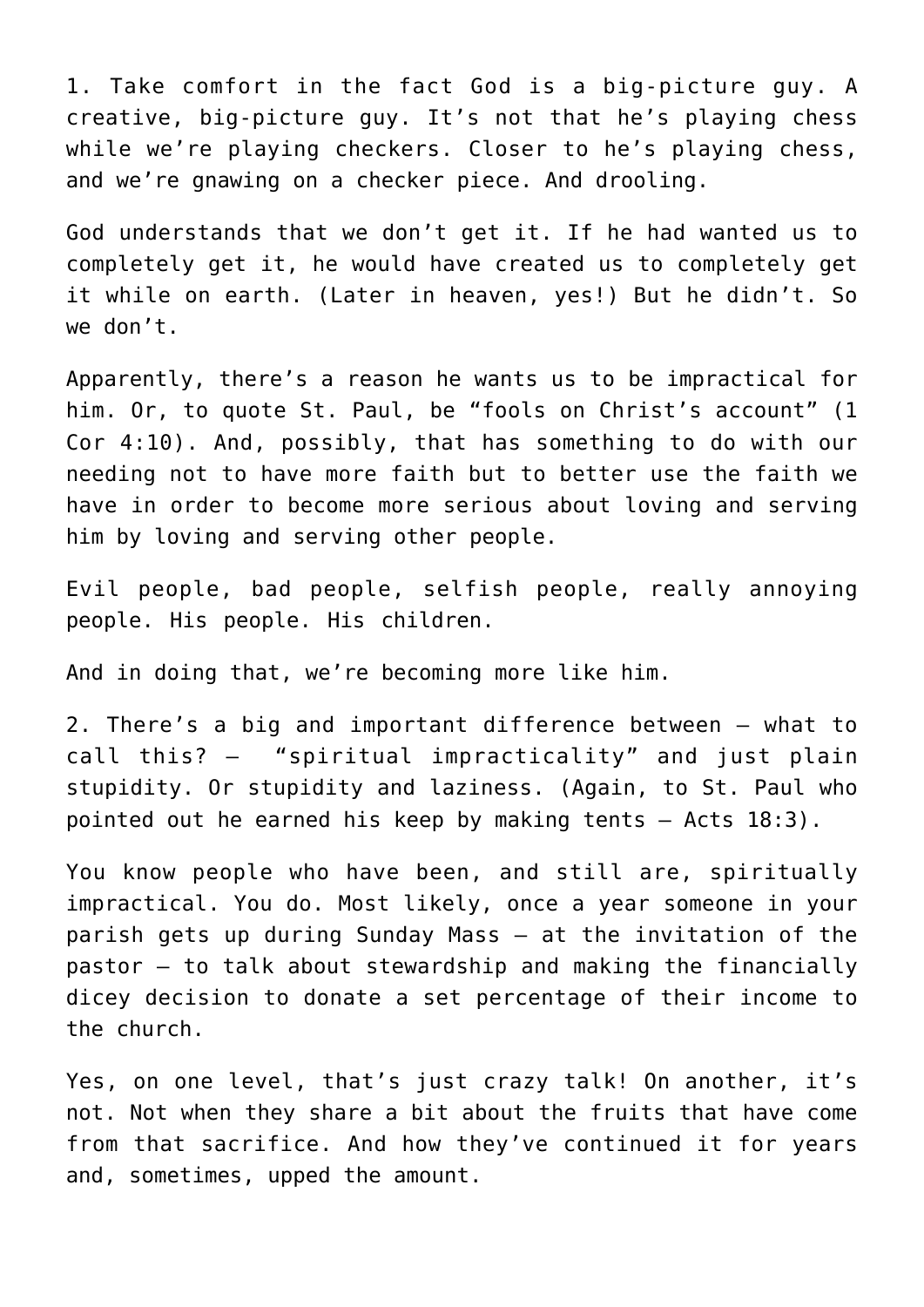Talk about being impractical! Money is tight, prices are going up, so let's give away more. In order to — in their own words based on their own experience — get more.

More what?

Joy. Peace. Graces. Blessings.

Also (and they don't say this) to get to be more like God.

3. It's the saints who really figured out this spiritual impracticality business and really exploited it. For others and, in a good way, for themselves, too.

For some, it meant giving up their lives as martyrs. For others, it was focusing day after day on doing God's will.

Really. Pick a saint. Any saint. Read their biography and you'll see what fools they were — how impractical they were, for Christ.

And among those stories (or "hagiographies" if you want to sound really highfalutin), are some who admitted they wanted to become saints and set their minds, hearts and souls on accomplishing that.

As can we. As can you.

Not that you'll get canonized and have a parish named after you with your photograph prominently displayed in the church's side alcove. ("Oh, no, not that one! My face looks so fat!")

But you will have a feast day. Nov. 1, the feast of All Saints. The feast for all the souls in heaven. For all those men, women and children who were just so … impractical.

*Bill Dodds writes from Washington.*

*Featured image by Shutterstock.*

**A little Advice on Being An Impractical Practicing Catholic**